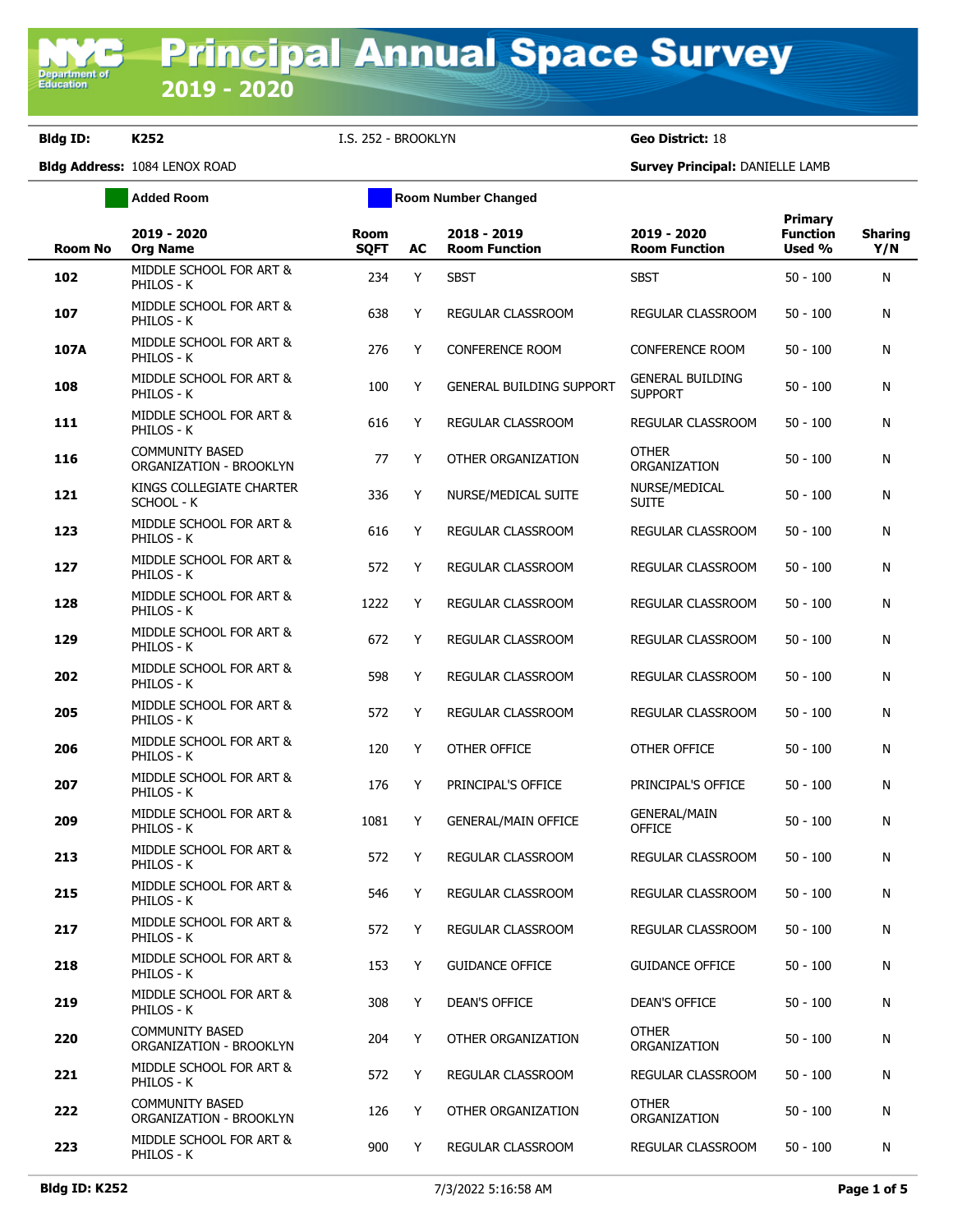**Bldg ID: K252** I.S. 252 - BROOKLYN **Geo District:** 18

**Added Room Room Room Number Changed** 

| <b>Room No</b> | 2019 - 2020<br><b>Org Name</b>         | <b>Room</b><br><b>SOFT</b> | AC | 2018 - 2019<br><b>Room Function</b>      | 2019 - 2020<br><b>Room Function</b>                       | Primary<br><b>Function</b><br>Used % | <b>Sharing</b><br>Y/N |
|----------------|----------------------------------------|----------------------------|----|------------------------------------------|-----------------------------------------------------------|--------------------------------------|-----------------------|
| 227            | MIDDLE SCHOOL FOR ART &<br>PHILOS - K  | 540                        | Y  | REGULAR CLASSROOM                        | REGULAR CLASSROOM                                         | $50 - 100$                           | N                     |
| 228            | MIDDLE SCHOOL FOR ART &<br>PHILOS - K  | 525                        | Y  | <b>REGULAR CLASSROOM</b>                 | REGULAR CLASSROOM                                         | $50 - 100$                           | N                     |
| 229            | MIDDLE SCHOOL FOR ART &<br>PHILOS - K  | 897                        | Y  | <b>SCIENCE LAB</b>                       | <b>SCIENCE LAB</b>                                        | $50 - 100$                           | N                     |
| 230            | MIDDLE SCHOOL FOR ART &<br>PHILOS - K  | 572                        | Y  | REGULAR CLASSROOM                        | REGULAR CLASSROOM                                         | $50 - 100$                           | N                     |
| 232            | KINGS COLLEGIATE CHARTER<br>SCHOOL - K | 72                         | Y  | STORAGE ROOM                             | STORAGE ROOM                                              | $50 - 100$                           | N                     |
| 300            | MIDDLE SCHOOL FOR ART &<br>PHILOS - K  | 630                        | Y  | SAVE/SUSPENSION ROOM                     | SAVE/SUSPENSION<br><b>ROOM</b>                            | $50 - 100$                           | N                     |
| 301A           | MIDDLE SCHOOL FOR ART &<br>PHILOS - K  | 325                        | Y  | <b>GENERAL BUILDING SUPPORT</b>          | <b>GENERAL BUILDING</b><br><b>SUPPORT</b>                 | $50 - 100$                           | N                     |
| 302            | MIDDLE SCHOOL FOR ART &<br>PHILOS - K  | 552                        | Y  | <b>TEACHER'S ROOM</b>                    | <b>TEACHER'S ROOM</b>                                     | $50 - 100$                           | N                     |
| 305            | MIDDLE SCHOOL FOR ART &<br>PHILOS - K  | 572                        | Y  | REGULAR CLASSROOM                        | REGULAR CLASSROOM                                         | $50 - 100$                           | N                     |
| 306            | MIDDLE SCHOOL FOR ART &<br>PHILOS - K  | 130                        | Y  | <b>SPEECH</b>                            | <b>SPEECH</b>                                             | $50 - 100$                           | N                     |
| 309            | MIDDLE SCHOOL FOR ART &<br>PHILOS - K  | 525                        | Y  | REGULAR CLASSROOM                        | REGULAR CLASSROOM                                         | $50 - 100$                           | N                     |
| 311            | MIDDLE SCHOOL FOR ART &<br>PHILOS - K  | 616                        | Y  | REGULAR CLASSROOM                        | REGULAR CLASSROOM                                         | $50 - 100$                           | N                     |
| 315            | MIDDLE SCHOOL FOR ART &<br>PHILOS - K  | 1210                       | Y  | LIBRARY                                  | LIBRARY                                                   | $50 - 100$                           | N                     |
| 319            | KINGS COLLEGIATE CHARTER<br>SCHOOL - K | 594                        | Y  | REGULAR CLASSROOM                        | REGULAR CLASSROOM                                         | $50 - 100$                           | N                     |
| 319A           | MIDDLE SCHOOL FOR ART &<br>PHILOS - K  | 242                        | Y  | OTHER OFFICE                             | OTHER OFFICE                                              | $50 - 100$                           | N                     |
| 320            | MIDDLE SCHOOL FOR ART &<br>PHILOS - K  | 240                        | Y  | <b>SETSS</b>                             | <b>SETSS</b>                                              | $50 - 100$                           | N                     |
| 321            | KINGS COLLEGIATE CHARTER<br>SCHOOL - K | 550                        | Y  | <b>REGULAR CLASSROOM</b>                 | <b>REGULAR CLASSROOM</b>                                  | $50 - 100$                           | N                     |
| 322            | KINGS COLLEGIATE CHARTER<br>SCHOOL - K | 126                        | Y  | <b>DEAN'S OFFICE</b>                     | <b>DEAN'S OFFICE</b>                                      | $50 - 100$                           | N                     |
| 323            | KINGS COLLEGIATE CHARTER<br>SCHOOL - K | 616                        | Y  | <b>REGULAR CLASSROOM</b>                 | REGULAR CLASSROOM                                         | $50 - 100$                           | N                     |
| 325            | KINGS COLLEGIATE CHARTER<br>SCHOOL - K | 572                        | Y  | REGULAR CLASSROOM                        | REGULAR CLASSROOM                                         | $50 - 100$                           | N                     |
| 327            | KINGS COLLEGIATE CHARTER<br>SCHOOL - K | 546                        | Y  | REGULAR CLASSROOM                        | REGULAR CLASSROOM                                         | $50 - 100$                           | N                     |
| 328            | KINGS COLLEGIATE CHARTER<br>SCHOOL - K | 572                        | Y  | REGULAR CLASSROOM                        | REGULAR CLASSROOM                                         | $50 - 100$                           | N                     |
| 329            | KINGS COLLEGIATE CHARTER<br>SCHOOL - K | 594                        | Y  | <b>REGULAR CLASSROOM</b>                 | REGULAR CLASSROOM                                         | $50 - 100$                           | N                     |
| 329A           | KINGS COLLEGIATE CHARTER<br>SCHOOL - K | 299                        | Y  | ACADEMIC INTERVENTION<br><b>SERVICES</b> | <b>ACADEMIC</b><br><b>INTERVENTION</b><br><b>SERVICES</b> | $50 - 100$                           | N                     |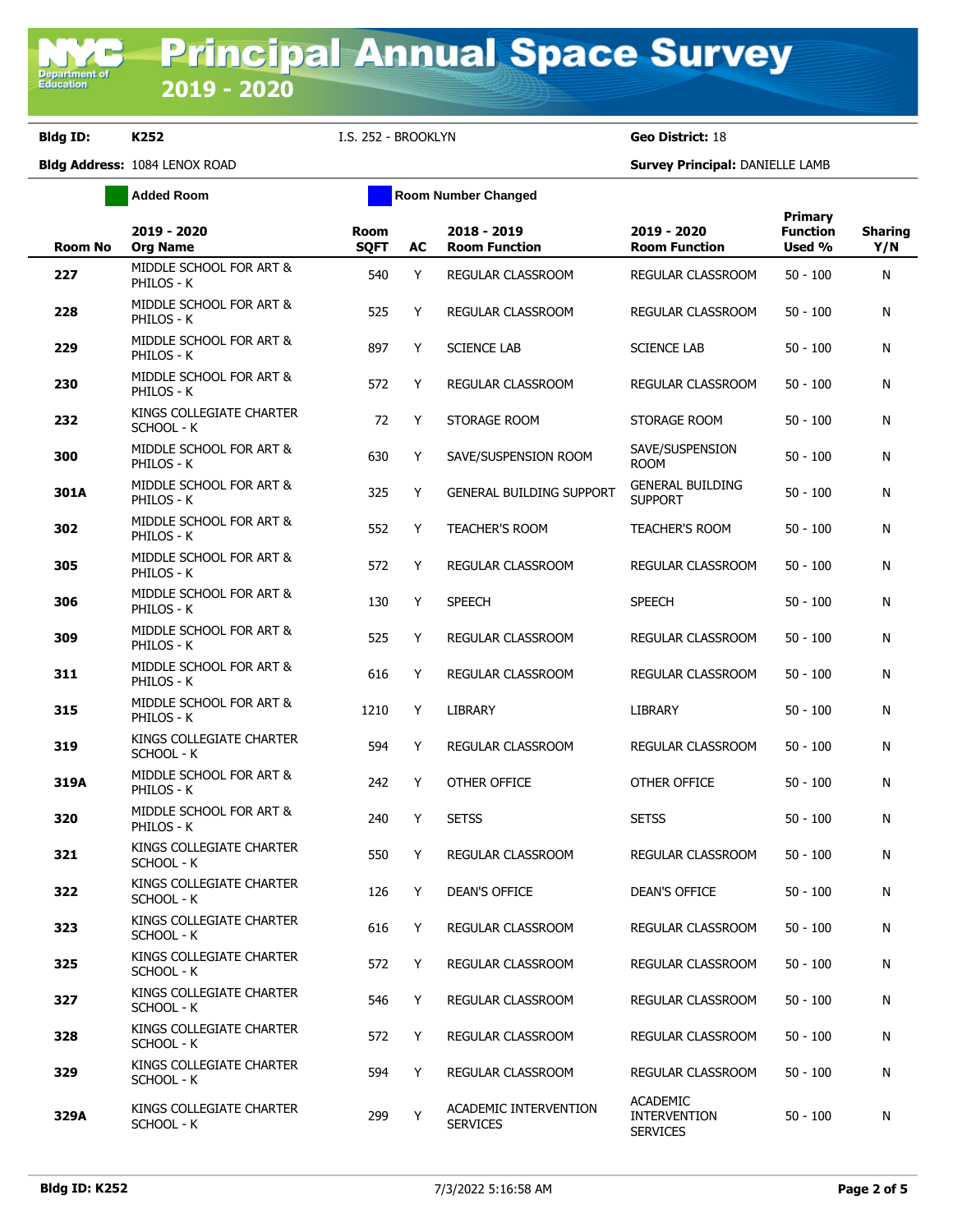**Bldg ID: K252** I.S. 252 - BROOKLYN **Geo District:** 18

**Added Room Room Room Number Changed** 

| <b>Room No</b> | 2019 - 2020<br><b>Org Name</b>         | Room<br><b>SQFT</b> | AC | 2018 - 2019<br><b>Room Function</b>      | 2019 - 2020<br><b>Room Function</b>                       | Primary<br><b>Function</b><br>Used % | <b>Sharing</b><br>Y/N |
|----------------|----------------------------------------|---------------------|----|------------------------------------------|-----------------------------------------------------------|--------------------------------------|-----------------------|
| 330            | KINGS COLLEGIATE CHARTER<br>SCHOOL - K | 572                 | Y  | REGULAR CLASSROOM                        | REGULAR CLASSROOM                                         | $50 - 100$                           | N                     |
| 400/401        | KINGS COLLEGIATE CHARTER<br>SCHOOL - K | 350                 | Y  | <b>LIBRARY</b>                           | <b>LIBRARY</b>                                            | $50 - 100$                           | N                     |
| 402            | KINGS COLLEGIATE CHARTER<br>SCHOOL - K | 572                 | Y  | REGULAR CLASSROOM - MS<br><b>GRADES</b>  | REGULAR CLASSROOM<br>- MS GRADES                          | $50 - 100$                           | N                     |
| 405            | KINGS COLLEGIATE CHARTER<br>SCHOOL - K | 792                 | Y  | REGULAR CLASSROOM                        | REGULAR CLASSROOM                                         | $50 - 100$                           | N                     |
| 406            | KINGS COLLEGIATE CHARTER<br>SCHOOL - K | 156                 | Y  | SOCIAL WORKER/COUNSELOR                  | <b>SOCIAL</b><br>WORKER/COUNSELOR                         | $50 - 100$                           | N                     |
| 407            | KINGS COLLEGIATE CHARTER<br>SCHOOL - K | 161                 | Y  | <b>DEAN'S OFFICE</b>                     | <b>DEAN'S OFFICE</b>                                      | $50 - 100$                           | N                     |
| 409            | KINGS COLLEGIATE CHARTER<br>SCHOOL - K | 91                  | Y  | ACADEMIC INTERVENTION<br><b>SERVICES</b> | <b>ACADEMIC</b><br><b>INTERVENTION</b><br><b>SERVICES</b> | $50 - 100$                           | N                     |
| 411            | KINGS COLLEGIATE CHARTER<br>SCHOOL - K | 851                 | Y  | OTHER OFFICE                             | OTHER OFFICE                                              | $50 - 100$                           | N                     |
| 413            | KINGS COLLEGIATE CHARTER<br>SCHOOL - K | 572                 | Y  | REGULAR CLASSROOM                        | REGULAR CLASSROOM                                         | $50 - 100$                           | N                     |
| 415            | KINGS COLLEGIATE CHARTER<br>SCHOOL - K | 572                 | Y  | REGULAR CLASSROOM                        | REGULAR CLASSROOM                                         | $50 - 100$                           | N                     |
| 419            | KINGS COLLEGIATE CHARTER<br>SCHOOL - K | 550                 | Y  | REGULAR CLASSROOM                        | REGULAR CLASSROOM                                         | $50 - 100$                           | N                     |
| 419A           | KINGS COLLEGIATE CHARTER<br>SCHOOL - K | 230                 | Y  | <b>SCIENCE PREP ROOM</b>                 | SCIENCE PREP ROOM                                         | $50 - 100$                           | N                     |
| 420            | KINGS COLLEGIATE CHARTER<br>SCHOOL - K | 204                 | Y  | PRINCIPAL'S OFFICE                       | PRINCIPAL'S OFFICE                                        | $50 - 100$                           | N                     |
| 421            | KINGS COLLEGIATE CHARTER<br>SCHOOL - K | 575                 | Y  | <b>FIFTH GRADE</b>                       | <b>FIFTH GRADE</b>                                        | $50 - 100$                           | N                     |
| 423            | KINGS COLLEGIATE CHARTER<br>SCHOOL - K | 616                 | Y  | <b>FIFTH GRADE</b>                       | <b>FIFTH GRADE</b>                                        | $50 - 100$                           | N                     |
| 425            | KINGS COLLEGIATE CHARTER<br>SCHOOL - K | 546                 | Y  | FIFTH GRADE                              | <b>FIFTH GRADE</b>                                        | $50 - 100$                           | N                     |
| 427            | KINGS COLLEGIATE CHARTER<br>SCHOOL - K | 567                 | Y  | FIFTH GRADE                              | <b>FIFTH GRADE</b>                                        | $50 - 100$                           | N                     |
| 428            | KINGS COLLEGIATE CHARTER<br>SCHOOL - K | 660                 | Y  | FIFTH GRADE                              | FIFTH GRADE                                               | $50 - 100$                           | N                     |
| 429            | KINGS COLLEGIATE CHARTER<br>SCHOOL - K | 588                 | Y  | <b>GENERAL/MAIN OFFICE</b>               | <b>GENERAL/MAIN</b><br><b>OFFICE</b>                      | $50 - 100$                           | N                     |
| 429A           | KINGS COLLEGIATE CHARTER<br>SCHOOL - K | 330                 | Y  | OTHER OFFICE                             | OTHER OFFICE                                              | $50 - 100$                           | N                     |
| 430            | KINGS COLLEGIATE CHARTER<br>SCHOOL - K | 546                 | Y  | OTHER OFFICE                             | OTHER OFFICE                                              | $50 - 100$                           | N                     |
| AHU-1          | KINGS COLLEGIATE CHARTER<br>SCHOOL - K | 616                 | Y  | <b>GENERAL BUILDING SUPPORT</b>          | <b>GENERAL BUILDING</b><br><b>SUPPORT</b>                 | $50 - 100$                           | N                     |
| <b>AUD</b>     | MIDDLE SCHOOL FOR ART &<br>PHILOS - K  | 4526                | Y  | AUDITORIUM                               | AUDITORIUM                                                | $50 - 100$                           | N                     |
| <b>BGYM</b>    | MIDDLE SCHOOL FOR ART &<br>PHILOS - K  | 4234                | Y  | <b>GYMNASIUM</b>                         | <b>GYMNASIUM</b>                                          | $50 - 100$                           | N                     |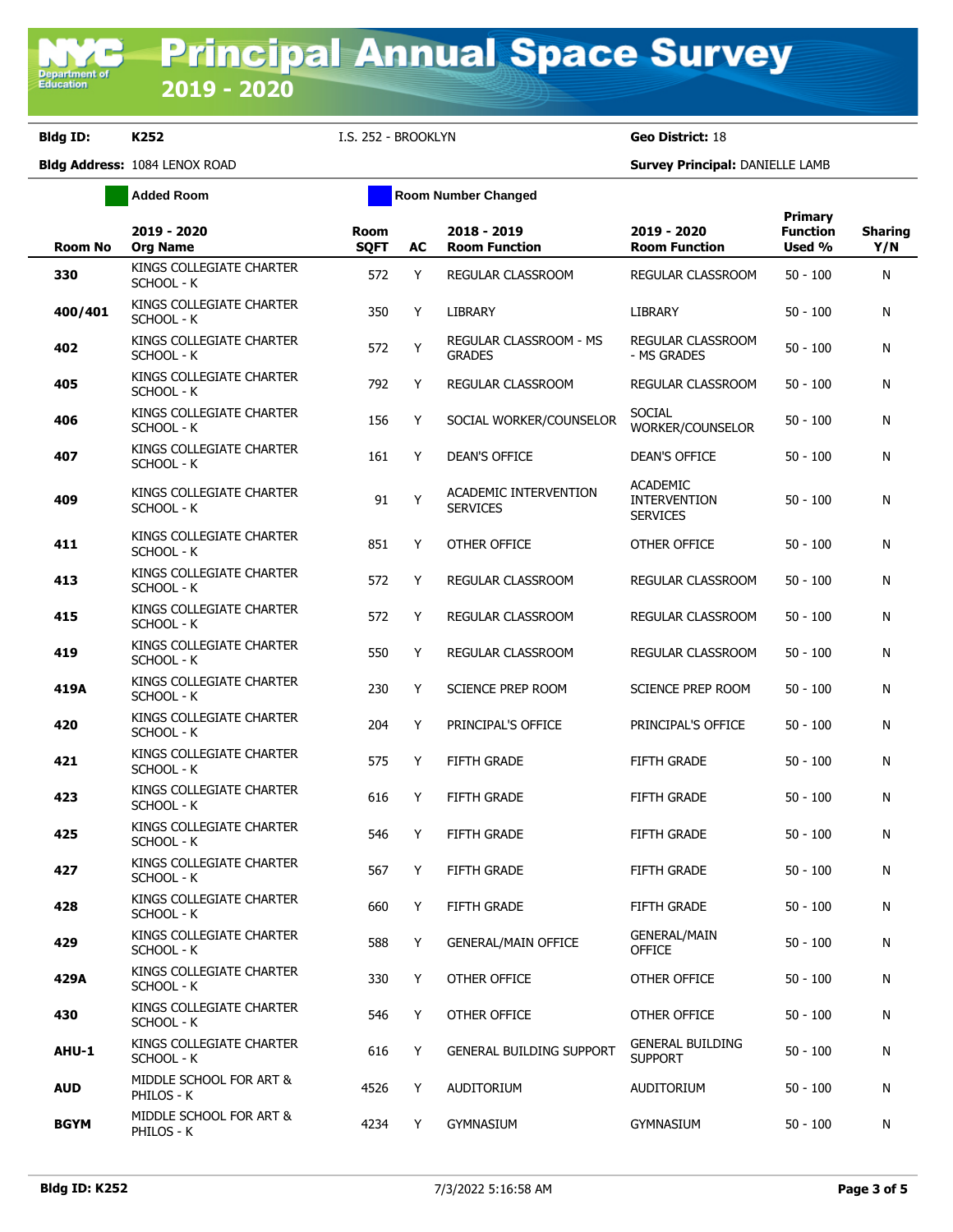**Department of**<br>Education

**Bldg ID: K252** I.S. 252 - BROOKLYN **Geo District:** 18

|                | <b>Added Room</b>                                                                                                                                                                            | <b>Room Number Changed</b> |           |                                     |                                           |                                      |                       |
|----------------|----------------------------------------------------------------------------------------------------------------------------------------------------------------------------------------------|----------------------------|-----------|-------------------------------------|-------------------------------------------|--------------------------------------|-----------------------|
| <b>Room No</b> | 2019 - 2020<br><b>Org Name</b>                                                                                                                                                               | Room<br><b>SQFT</b>        | <b>AC</b> | 2018 - 2019<br><b>Room Function</b> | 2019 - 2020<br><b>Room Function</b>       | Primary<br><b>Function</b><br>Used % | <b>Sharing</b><br>Y/N |
| <b>BR</b>      | KINGS COLLEGIATE CHARTER<br>SCHOOL - K                                                                                                                                                       | 8874                       | Y         | <b>GENERAL BUILDING SUPPORT</b>     | <b>GENERAL BUILDING</b><br><b>SUPPORT</b> | $50 - 100$                           | N                     |
| CAF-1          | KINGS COLLEGIATE CHARTER<br>SCHOOL - K                                                                                                                                                       | 114                        | Y         | STORAGE ROOM                        | STORAGE ROOM                              | $50 - 100$                           | N                     |
| <b>E-MECH</b>  | KINGS COLLEGIATE CHARTER<br>SCHOOL - K                                                                                                                                                       | 60                         | Y         | <b>GENERAL BUILDING SUPPORT</b>     | <b>GENERAL BUILDING</b><br><b>SUPPORT</b> | $50 - 100$                           | N                     |
| <b>GGYM</b>    | KINGS COLLEGIATE CHARTER<br>SCHOOL - K                                                                                                                                                       | 4161                       | Y         | <b>GYMNASIUM</b>                    | GYMNASIUM                                 | $50 - 100$                           | N                     |
| GYM-1          | KINGS COLLEGIATE CHARTER<br>SCHOOL - K                                                                                                                                                       | 105                        | Y         | <b>COACH'S OFFICE</b>               | <b>COACH'S OFFICE</b>                     | $50 - 100$                           | N                     |
| GYM-2          | KINGS COLLEGIATE CHARTER<br>SCHOOL - K                                                                                                                                                       | 105                        | Y         | <b>COACH'S OFFICE</b>               | <b>COACH'S OFFICE</b>                     | $50 - 100$                           | N                     |
| <b>KIT</b>     | MIDDLE SCHOOL FOR ART &<br>PHILOS - K                                                                                                                                                        | 442                        | Y         | <b>KITCHEN</b>                      | <b>KITCHEN</b>                            | $50 - 100$                           | N                     |
| $KIT-1$        | MIDDLE SCHOOL FOR ART &<br>PHILOS - K                                                                                                                                                        | 98                         | Y         | STORAGE ROOM                        | STORAGE ROOM                              | $50 - 100$                           | N                     |
| $KT-2$         | MIDDLE SCHOOL FOR ART &<br>PHILOS - K                                                                                                                                                        | 500                        | Y         | STORAGE ROOM                        | STORAGE ROOM                              | $50 - 100$                           | N                     |
| $KIT-3$        | MIDDLE SCHOOL FOR ART &<br>PHILOS - K                                                                                                                                                        | 207                        | Y         | STORAGE ROOM                        | STORAGE ROOM                              | $50 - 100$                           | N                     |
| <b>LCAF</b>    | KINGS COLLEGIATE CHARTER<br>SCHOOL - K                                                                                                                                                       | 2706                       | Y         | STUDENT CAFETERIA                   | STUDENT CAFETERIA                         | $50 - 100$                           | N                     |
| <b>PCAF</b>    | MIDDLE SCHOOL FOR ART &<br>PHILOS - K                                                                                                                                                        | 3186                       | Y         | STUDENT CAFETERIA                   | STUDENT CAFETERIA                         | $50 - 100$                           | N                     |
|                | How many hallway bathrooms for students are there in your building?                                                                                                                          |                            |           |                                     |                                           | 6                                    |                       |
|                | Are any of the student bathrooms being shared by multiple schools?                                                                                                                           |                            |           |                                     |                                           | Y                                    |                       |
|                | Are all the student bathrooms open throughout the day?                                                                                                                                       |                            |           |                                     |                                           | Y                                    |                       |
|                | Please identify the number of non-instructional spaces, not reported above, being used for<br>instructional purposes, academic intervention services, or therapeutic or counseling services: |                            |           |                                     |                                           | 0                                    |                       |
|                | Are any of those non-instructional spaces being shared?                                                                                                                                      |                            |           |                                     |                                           | N                                    |                       |